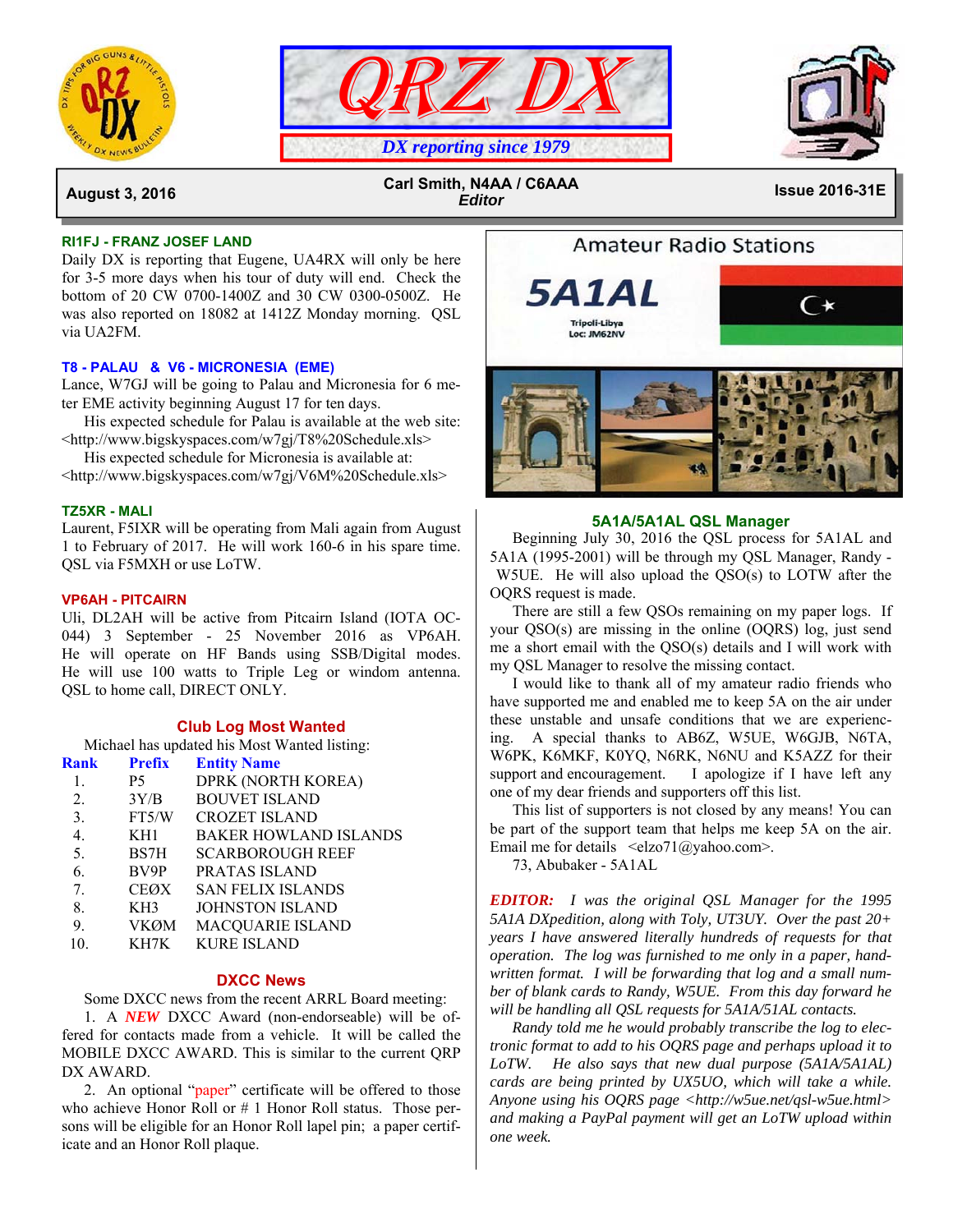## *IOTA NEWS*

 The IOTA net meets on 14260 kHz at 1300 UTC on Saturdays and 21260 at 1300 UTC Sundays. CW - 28040, 24920, 21040, 18098, 14040, 10114, 7030 and 3530 kHz;

SSB - 28560, 28460, 24950, 21260, 18128, 14260, 7055 and 3765 kHz.

 **AF-094 - PLANE ISLAND (7V9A):** Radio Amateurs from Algeria will be active from Plane Island, IOTA AF-094, Algeria 17 - 20 August. They will operate on HF Bands. QSL direct to: BEN LAGHA, 18 Rue Louis Aragon 26200, Montelimar, France.

 **AS-097 - UNDAN ISL (9M2MI):** A large group of Ops from Malaysia will be here August 19-22. They plan to work CW/SSB on 40-10. QSL via 9M2YOT, DIRECT ONLY.

#### **INTERNET INFORMATION**

60 Meters <http://60metersonline.net/> 425 DX News <http://www.425dxn.org> ARRL <http://www.arrl.org><br>Argentina-LU6EF <http://gacw.co-ip.org <http://gacw.co-ip.org> Arkansas DX Assn <http://www.adxa.org/> Buckmaster <http://hamcall.net> CDXA-Carolina DX Assn <http://www.cdxa.org/> CDXC-UK DX Foundation <http://www.cdxc.org.uk> Central Arizona DX Assn <http://www.cadxa.org> Cent. TX DX/Contest Club <http:www.ctdxcc.org/> CQ Magazine <http://www.cq-amateur-radio.com/> DDXA-Delta DX Assoc <http://www.deltadx.net/> DX Summit - Cluster <http://www.dxsummit.fi/> ETDXA (E.Tn.DX Assoc) <http://etdxa.org/> EUDXF <http://www.eudxf.de/><br>F6AJA - QSL Collection <http://lesnouvellesdx.f <http://lesnouvellesdx.fr/galeriegsl.php> French DX News <http://LesNouvellesDX.fr> German DX Foundation <http://www.gdxf.de/> German DX-News Ltr <http://www.darc.de/referate/dx/bulls/dxnl/> INDEXA <http://www.indexa.org> IOTA Website <http://www.g3kma.dsl.pipex.com><br>IRAQI Amateur Rad Soc <http://www.iraqi-ars.org/> <http://www.iraqi-ars.org/> IREF <http://www.islandradio.org> LADXG <http://www.ladxg.no> Lone Star DX Assoc. <http://www.lsdxa.org> Low-Land DXped. Team <http://www.qsl.net/lldxt> Magnolia DX Assn. <http://www.mdxa.org> Mediterraneo DX Club <http://www.mdxc.org> NCDXF <http://www.ncdxf.org> NCDXF Beacons <http://www.ncdxf.org/beacons.html> NIDXA-N. ILL DX Assoc. <http://www.nidxa.org> North Jersey DX Assoc. <http://www.njdxa.org> ODXG-Oceania DX GP <http://www.odxg.org> OK - DX Contest <http://okomdx.radioamater.cz/> Postage Info. USPS <http://pe.usps.com/text/Imm/immctry.htm > Propagation Data <http://dx.qsl.net/propagation/QSL> QSL QSL Managers Society <http://www.qsl.net/qslmanagers><br>QSL Routes (Germany) <http://www.gslinfo.de> QSL Routes (Germany) QSL Manager (Italy) <http://www.ik3gar.it/manager/> Radio Club of Costa Rica <http://www.ti0rc.org/> Radio Am. Soc.Thailand <http://www.rast.or.th> Southern Cal. DX Club <http://www.scdxc.org> SW Ohio DX Assoc. <http://www.swodxa.org> UDXA-Utah DX Assn. <http://udxa.org> TVDXA (TnVal DX Assoc) <http://www.tvdxa.com> Texas DX Society <http://www.tdxs.net> The DX Notebook <http://www.dxer.org> Visalia-Int'l DX Convention <http://www.dxconvention.org> W.TN DX Association <http://www.qrz.com/db/wt4dx> <http://groups.yahoo.com/group/WTDXA> Worldwide Antarctic Pgm <http://www.waponline.it> W4-DXCC (SEDCO) <http://w4dxcc.com> W9-DXCC Convention <http://www.w9dxcc.com>

 **EU-032 - OLERON ISL (TM17FDV):** Special callsign to be active August 5-7. No other details given. QSL via F5BZK.

 **EU-121 - ARRANMORE ISLAND (GI):** GI4SZP; GIØPGC; MIØBPB; GI4LKG; MI3TIS and GI1GKI will be working 80/40/20/15 CW/SSB and perhaps RTTY August 18 -22. They are members of the Lagan alley ARS in Lisburn, Northern Ireland. QSL direct to MIØBPB, NO BUREAU OR CLUB LOG.

 **EU-172 - AERO ISL (OZ/DL6II):** Vincent will be here August 1-11. No operating details available. QSL to home call.

 **NA-172 - COOPER ISL (VE3LYC/KL7):** Cezar will be active 1-5 August. He will operate 40-10 CW/SSB. This IOTA Group - North Slope County North Group has only been activated once, 24 years ago, and only for 1.5 days. Equipment: 2 ICOM IC-7000 transceivers (one for spare). Antennas: Two multiband verticals (one for spare). Masts: Two telescopic fiberglass masts (one for spare). Cooper Island is an uninhabited Island situated 40km from Barrow, Alaska. QSL to home call direct or OQRS.

 **OC-063 - MANGAREVA/GAMBIER ISLANDS (TX2AH):** Uli, DL2AH will be active here August 17-28. He will operate holiday style" on 40-10 with SSB/Digital modes. QSL to home call, DIRECT ONLY.

 **OC-233 - KING ISLAND (VK3VTH/7):** Tony will be here August 18-22. He will be active on 20 and 40m only SSB. QSL to home call direct or bureau.

## *DXtra's*

**\*** 5H1XX - TANZANIA: Two Ukrainian Ops named Alex, UXØLL and UT5UY, both members of the Ukrainian DXpeditions Team, will be on the air from Zanzibar August 13-22. They will work 160-10 on CW/SSB/Digital modes focusing on the low and WARC bands. See the web site: <www.qrz.com/db/5H1XX>. QSL via MØURX.

 **CO - CUBA (T42R):** A large group of Cuban Ops will be active with this callsign from Cuba's Castillo del Morro lighthouse in Havana during the International Lighthouse/ Lightship weekend August 20-21. No L information was given.

 **CT8/F5IRO - AZORES:** Freddy will work, CW/SSB on HF bands August 5-19. QSL to home call.

 **FP ST. PIERRE/MIIQUELON:** Special callsign— TM2ØØSPM is on the air until August 6. Operation is to mark 200 years since French sovereignty was resolved. They are working the HF bands, mostly 40/20/15 on CW/SSB. QSL via F5TJP.

 **GB5RC - UK - SPECIAL EVENT:** Celebrating 50 years of "offshore radio broadcasting" the Martello Tower Group will be using this call August 5-8 from the MV Ross Revenge, "home of Radio Caroline" which is a fixed mooring on the Blackwater River in Essex. QSL direct to G6HNU or via the bureau to GB5RC.

 **PY - BRAZIL:** Special call ZV2Ø16RIO will be on the air August 5-21 to celebrate the Olympic/Paralympic games. Operation will be on 160-2 meters on SSB/CW/PSK/FM. QSL via PY1AA.

**\*** UA - EU RUSSIA: Celebrating the 870 year history of the city of Tula, R87ØT will be on the air from the Tul'skaya Oblast (R3P) August 15 to September 20. No QSL information was given.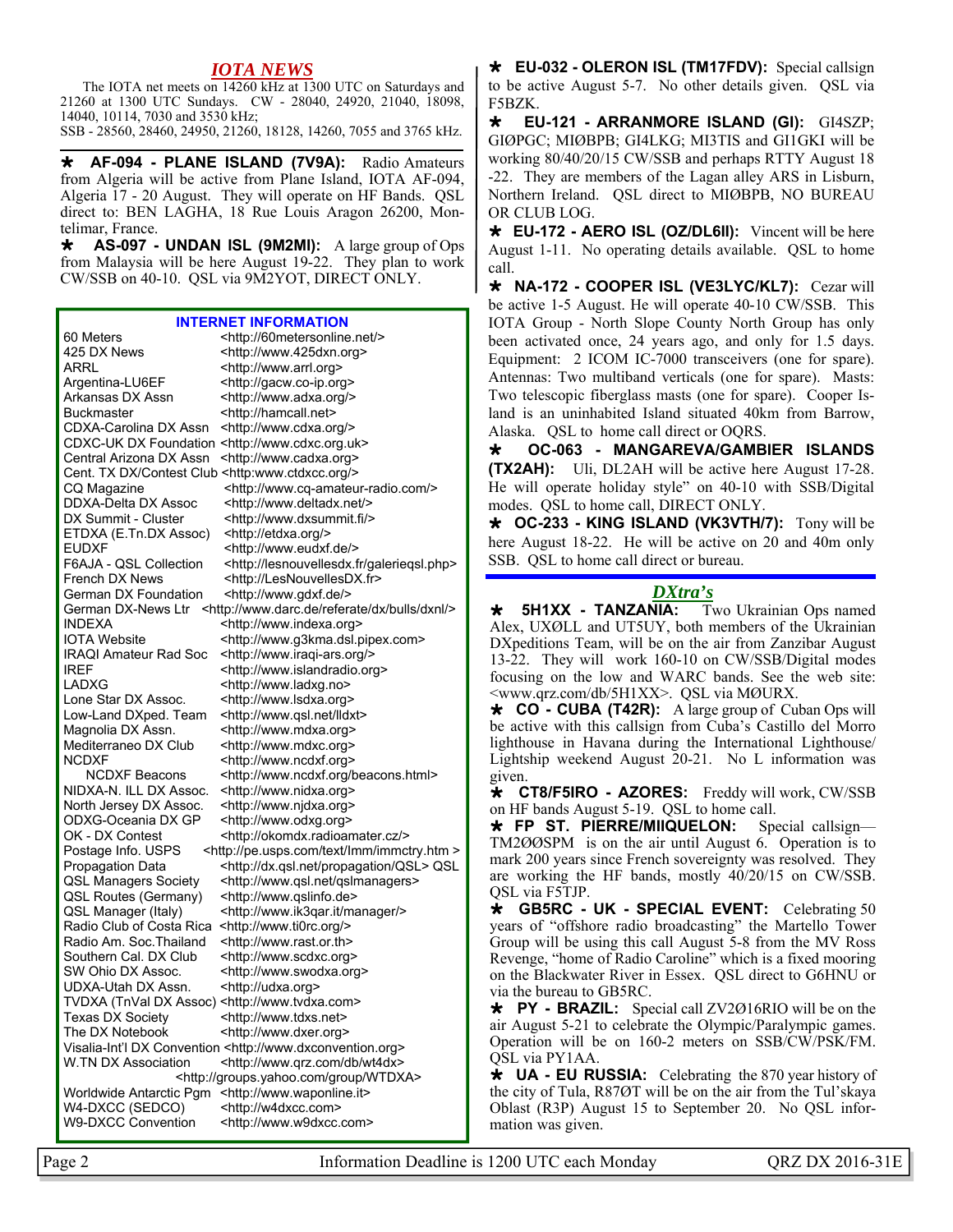| QSN                 |            | <b>QSN FORMAT: Call</b> |              |           | Freq.              | Time (UTC)                                     |      |              | Date (July)     | <b>Reporter (State/Call Area)</b><br><b>SEND INFO via Email to: dxadmin@dxpub.net</b> |                           |      |              |           |
|---------------------|------------|-------------------------|--------------|-----------|--------------------|------------------------------------------------|------|--------------|-----------------|---------------------------------------------------------------------------------------|---------------------------|------|--------------|-----------|
| 160 Meters          |            |                         |              |           | 20 Meter           | $\underline{\mathbf{C}}\underline{\mathbf{W}}$ |      |              |                 | 20 Meter                                                                              | <b>Digital</b>            |      |              |           |
| AL7TC               | 1823       | 1051                    | 30           | <b>AL</b> | CT9/HA8PX          | 14025                                          | 2047 | 26           | <b>NY</b>       | <b>ON6NL</b>                                                                          | 14071                     | 2210 | 26 IL        |           |
| LU5OM               | 1828       | 1032                    | 28           | AL.       | EA6/DL4ZAB         | 14028                                          | 2209 | 29           | <b>NY</b>       | P43DP                                                                                 | 14072                     | 2211 | 28           | -IL.      |
| VK3IO               | 1824       | 1035                    |              | 25 AL     | EA6/MØDXR          | 14022                                          | 2310 | 25           | <b>NY</b>       | PY6ZEV                                                                                | 14072                     | 2316 | 24 IL        |           |
| XE1FAA              | 1823       | 1039                    |              | 30 AL     | EI5KF              | 14029                                          | 0018 | 31           | AZ              | RU3XB                                                                                 | 14071                     | 1242 | 31 IL        |           |
| 80 Meter            | <b>CW</b>  |                         |              |           | FK8DD              | 14019                                          | 0417 | 29           | KH <sub>6</sub> | SP7HOV                                                                                | 14073                     | 2014 | 27 IL        |           |
| JH1HDT              | 3504       | 1040                    | 28           | AL.       | <b>HFØF</b>        | 14007                                          | 2358 | 26           | <b>FL</b>       | SP8LMM                                                                                | 14072                     | 1549 | 30 IL        |           |
| 4Ø Meter            | $CM$       |                         |              |           | <b>HFØF</b>        | 14007                                          | 1946 | 27           | <b>NY</b>       | TG9AHM                                                                                | 14072                     | 2252 | 28           | - IL      |
| HH2/HB9AMO          | 7017       | 0312                    | 26           | <b>FL</b> | HF2SDM             | 14020                                          | 1936 | 27           | <b>NY</b>       | VP2EAF                                                                                | 14071                     | 0028 | 25 IL        |           |
| R <sub>16</sub> CWC | 7020       | 0011                    | 28           | <b>MD</b> | HH2/HB9AMO         | 14002                                          | 1057 | 26           | AL.             | XE2EX                                                                                 | 14072                     | 0104 | 28           | - IL      |
| CO6DE               | 7010       | 0103                    | 26           | <b>NY</b> | <b>HSZLM</b>       | 14023                                          | 1144 | 27           | <b>MD</b>       | XR18CE                                                                                | 14071                     | 0102 | 31 IL        |           |
| CM3JRH              | 7037       | 0117                    | 27           | <b>NY</b> | JW/LB5WB           | 14040                                          | 0000 | 28           | <b>MD</b>       | YO3FGO                                                                                | 14072                     | 2049 | 26           | - IL      |
| CO8RRM              | 7023       | 0125                    | 27           | <b>NY</b> | JW/LW5WB           | 14043                                          | 2302 | 30           | AZ              | YV1FPT                                                                                | 14071                     | 0016 | 29 IL        |           |
| CR <sub>2</sub> M   | 7033       | 0628                    | 31           | <b>NY</b> | <b>OHØTA</b>       | 14045                                          | 1358 | 30           | MD              | 20 Meter                                                                              | <b>SSB</b>                |      |              |           |
| EA6VQ               | 7013       | 0639                    | 31           | <b>NY</b> | <b>OJØB</b>        | 14024                                          | 1720 | 28           | <b>NY</b>       | HH <sub>2</sub> AA                                                                    | 14255                     | 2306 | 31           | TN        |
| CT3KN               | 7035       | 0648                    | 31           | <b>NY</b> | R8IA               | 14031                                          | 0042 | 31           | AZ              | PX8K                                                                                  | 14180                     | 2310 | 31           | <b>TN</b> |
| T <sub>2</sub> COW  | 7035       | 0648                    | 31           | <b>NY</b> | R95KOMI            | 14024                                          | 0138 | $\mathbf{1}$ | <b>MD</b>       | <b>P43E</b>                                                                           | 14252                     | 2313 | 31           | <b>TN</b> |
| XR1T                | 7019       | 0706                    | 31           | <b>NY</b> | RT9T/3             | 14002                                          | 2150 | 29           | <b>NY</b>       | VE9EZ/VY2                                                                             | 14235                     | 2317 | 31           | <b>TN</b> |
| A31MM               | 7010       | 1114                    | 29           | AL.       | SV8/SV2DSJ         | 14017                                          | 2336 | 28           | <b>NY</b>       | 4V1G                                                                                  | 14283                     | 2321 | 31           | <b>TN</b> |
| HH2/HB9AMO          | 7017       | 0232                    |              | 26 AL     | T <sub>2</sub> COW | 14026                                          | 2229 | 28           | <b>AL</b>       | CU3AC                                                                                 | 14240                     | 0015 | 27           | <b>MD</b> |
| T <sub>2</sub> COW  | 7032       | 1057                    | 25           | AL.       | <b>TK/S5500</b>    | 14016                                          | 2144 | 29           | <b>NY</b>       | 3V8SM                                                                                 | 14307                     | 1357 | 20           | <b>MD</b> |
| VC <sub>2</sub> Q   | 7031       | 1101                    | 31           | AL.       | V44KAI             | 14005                                          | 1230 | 26           | <b>NY</b>       | <b>ISØBSR</b>                                                                         | 14150                     | 1421 | 30           | <b>MD</b> |
| 4Ø Meter            | <b>SSB</b> |                         |              |           | XR <sub>1</sub> T  | 14023                                          | 2348 | 29           | <b>FL</b>       | DV1AH                                                                                 | 14297                     | 1430 | 30           | <b>MD</b> |
| YV5TNT              | 7142       | 0401                    | 30           | <b>TN</b> | XR <sub>1</sub> T  | 14023                                          | 2140 | 29           | <b>NY</b>       | 5B4AIF                                                                                | 14215                     | 1440 | 30           | <b>MD</b> |
| CT1EHI              | 7147       | 2340                    | 31           | <b>TN</b> | ZB2TT              | 14018                                          | 2222 | 29           | FL              | CR5CW                                                                                 | 14219                     | 1442 | 30           | <b>MD</b> |
| J69MV               | 7143       | 0152                    | 1            | <b>MD</b> | ZB2TT              | 14018                                          | 2138 | 29           | <b>NY</b>       | TK5UX                                                                                 | 14264                     | 1935 | 30           | <b>MD</b> |
| <b>T42A</b>         | 7163       | 1121                    | 31           | <b>AL</b> | ZZ2Ø16RIO          | 14025                                          | 2321 | 28           | FL              | <b>MSØYHC</b>                                                                         | 14261                     | 1940 | 30           | <b>MD</b> |
| <b>3Ø Meter</b>     | $CM$       |                         |              |           | ZZ2Ø16RIO          | 14025                                          | 0010 | 26           | <b>NY</b>       | <b>OHØV</b>                                                                           | 14252                     | 1945 | 30           | <b>MD</b> |
| HH <sub>2</sub> AA  | 10110      | 2230                    | 29           | <b>FL</b> | 20 Meter           | <u>Digital</u>                                 |      |              |                 | OHØI                                                                                  | 14244                     | 2052 | 31           | <b>MD</b> |
| HK1MW               | 10113      | 2329                    | 26           | <b>FL</b> | 2EØGBK             | 14072                                          | 2247 | 24           | - IL            | Z35A                                                                                  | 14247                     | 2105 | 31           | <b>MD</b> |
| RI1FJ               | 10102      | 0328                    |              | 30 FL     | CO <sub>2</sub> DT | 14072                                          | 2323 | 26           | - IL            | 9H5BZ                                                                                 | 14248                     | 0128 | $\mathbf{1}$ | <b>MD</b> |
| SØ1WS               | 10110      | 2054                    |              | 31 MD     | CT2IFT             | 14070                                          | 2145 | 24 IL        |                 | M1GEO                                                                                 | 14162                     | 2301 | 29           | GA        |
| PZ5RA               | 10105      | 0132                    | $\mathbf{1}$ | MD        | CU7AJ              | 14071                                          | 2245 | 27 IL        |                 | ZZ2Ø16RIO                                                                             | 14210                     | 0035 |              | 30 GA     |
| VC <sub>2</sub> Q   | 10125      | 0119                    |              | 30 AL     | EA8AQV             | 14072                                          | 2316 | 29           | IL              | 17 Meter                                                                              | $\underline{\mathbf{cw}}$ |      |              |           |
| 20 Meter            | $CM$       |                         |              |           | EI2KM              | 14071                                          | 2206 | 29           | - IL            | ZB2TT                                                                                 | 18079                     | 2124 |              | 26 FL     |
| 5E3A                | 14020      | 0051                    |              | 30 FL     | FG1JS              | 14071                                          | 2208 | 28 IL        |                 |                                                                                       |                           |      |              |           |
| 5E3A                | 14020      | 0012                    |              | 31 AZ     | FM5AN              | 14072                                          | 2332 | 25 IL        |                 | RTTY                                                                                  |                           |      |              |           |
| 5E3A                | 14020      | 0111                    |              | 30 AL     | GMØ-SDV            | 14071                                          | 2133 | 27 IL        |                 | RI1FJ                                                                                 | 14081                     | 1145 |              | 27 AL     |
| 9A1TESLA            | 14033      | 2050                    |              | 26 NY     | HC1PE              | 14071                                          | 2328 | 30 IL        |                 |                                                                                       |                           |      |              |           |
| A4100               | 14050      | 2050                    | 31           | <b>MD</b> | HI8AR              | 14071                                          | 1516 | 26 IL        |                 |                                                                                       |                           |      |              |           |
| A93JA               | 14052      | 1450                    | 30           | <b>MD</b> | HK6AAY             | 14072                                          | 2352 | 28 IL        |                 |                                                                                       |                           |      |              |           |
| CR <sub>2</sub> V   | 14040      | 1937                    | 30           | <b>MD</b> | HP2SM              | 14071                                          | 2315 | 29 IL        |                 |                                                                                       |                           |      |              |           |
| CT1BOPH             | 14011      | 2315                    |              | 25 NY     | HR1EPZ             | 14071                                          | 0151 | 28           | - IL            |                                                                                       |                           |      |              |           |
| CT2HPM              | 14022      | 2319                    |              | 25 NY     | KH6CW              | 14072                                          | 0210 | 26 IL        |                 |                                                                                       |                           |      |              |           |
| CT8/W6NV            | 14033      | 2245                    |              | 29 NY     | LU7HF              | 14072                                          | 2239 | 30 IL        |                 |                                                                                       |                           |      |              |           |

## **Propagation Forecast**

*August*  1 AN 2 HN 3 BN 4 BN 5 HN 6 HN AN = Above Normal GeoMag Level (Quiet) A Index = 0-7; K Index = 0-1 BN = Below Normal GeoMag Level (Minor Storm) A Index = 30-49; K Index = 4 HN = High GeoMag Level (Unsettled) A Index = 8-15; K Index = 2

QRZ DX 2016-31E Information Deadline is 1200 UTC each Monday